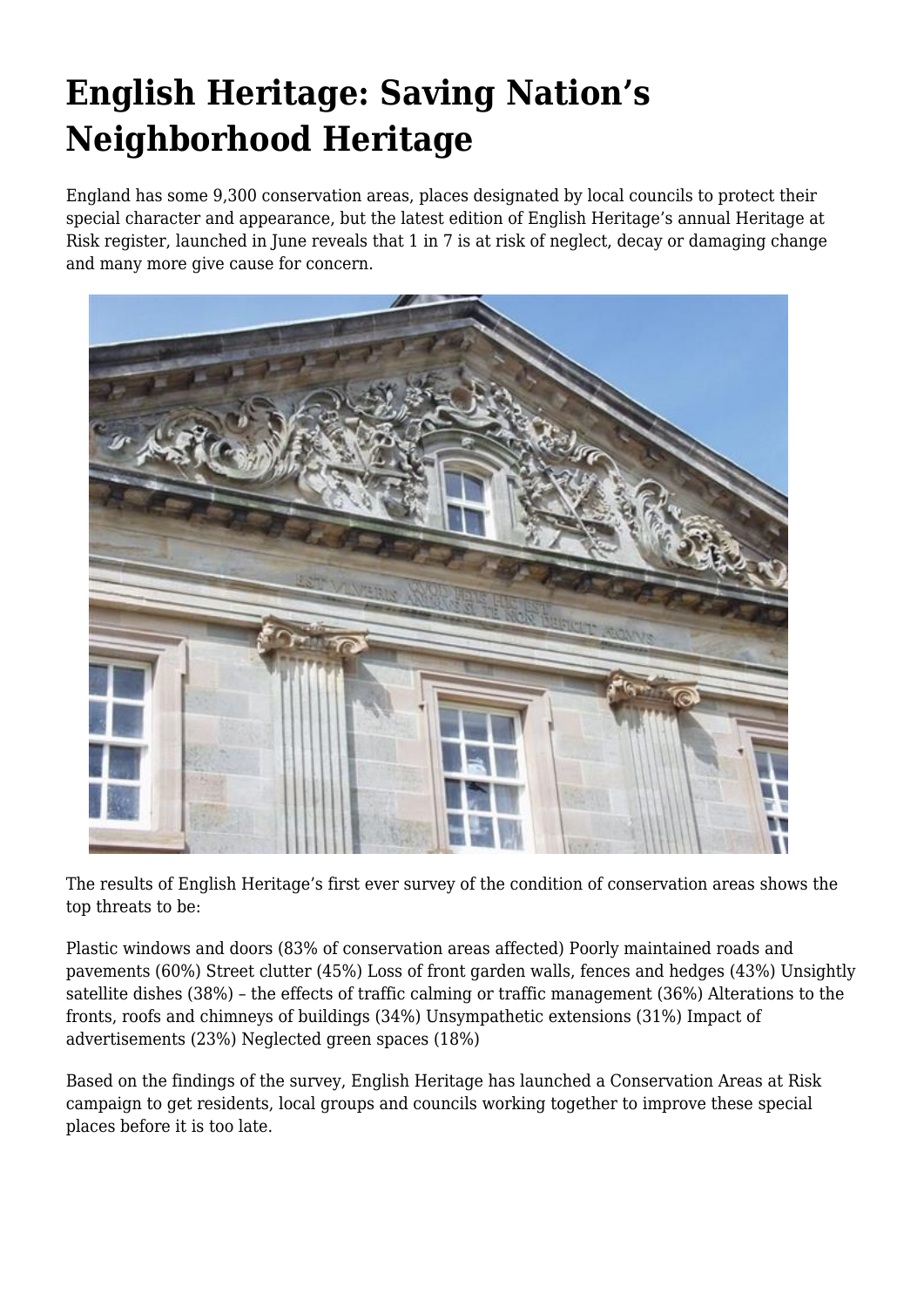

Dr Simon Thurley, Chief Executive of English Heritage, said: "To find out for the first time ever what condition the nation's conservation areas are in, we asked every local authority to complete questionnaires for each of its conservation areas. We are delighted that 75% responded, a heroic effort on behalf of council conservation teams."

"Analysing the results it is clear the problems fall into two main areas: what owners do to their properties and what councils do or fail to do to the streets, pavements, parks and public spaces. So, we are asking for three things. First, we want councils to make more use of Article 4 Directions – only 13% of conservation areas currently have one – to protect small but important original details such as windows, doors and front gardens. Lose these and slowly but inevitably you lose the character and the history that made the area special in the first place. And where there are neglected or derelict buildings, councils should use their powers to encourage owners to repair or sell them."

"Secondly, we want council departments to work together to take better care of the public areas. Highways and Environmental Services teams, even Health and Education departments whose buildings often dominate a conservation area, they all need to co-operate to save the public parts of conservation areas from decay. Conservation areas should not just be the responsibility of the council's Conservation Officer. Thirdly, we want local people to get involved. Our survey shows that conservation areas with community support are more than twice as likely to have improved over the last three years as those without. And there are countless instances where civic societies and residents groups are helping councils by finding out what local people value, by doing street clutter audits, commenting on planning applications or helping to prepare local lists of historic buildings."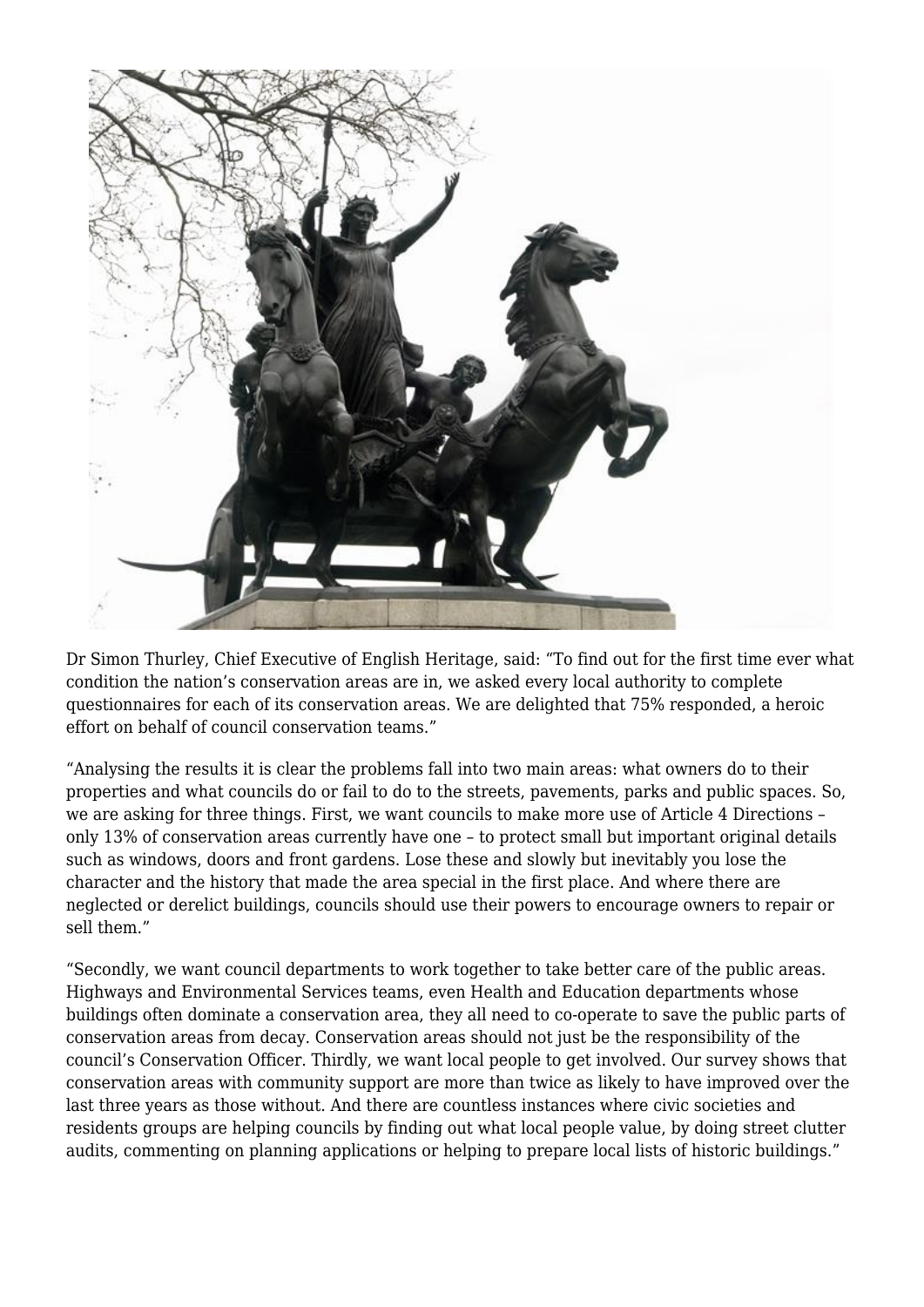

There are also financial reasons why caring for your conservation area makes sense. An English Heritage poll of estate agents reveals that 82% think original features add value to a property and 75% think being in a well-kept conservation area enhances house prices.

Dr Thurley continued: "Millions of us live in, work in, pass through or visit conservation areas. They are the centres of historic towns and villages, 1930s suburbs, rural idylls or estates of industrial workers' cottages: the local heritage which gives England its distinctiveness. These are difficult economic times but our research shows that conservation areas do not need time-consuming or costly measures, just prioritising as places people cherish, the commitment of the whole council and good-management by residents and councils alike. Well-cared for they encourage good neighbourliness, give a boost to the local economy and will continue to be a source of national pride and joy for generations to come."

## **Our Conservation Work**

English Heritage is probably best known for the historic sites in our care which are open to the public. Less well known is our role in looking after the historic environment as a whole, including historic buildings, monuments and areas, and archaeological remains. We aim not only to ensure the preservation of our historic surroundings for the future, but also to encourage people to appreciate and enjoy this heritage today.